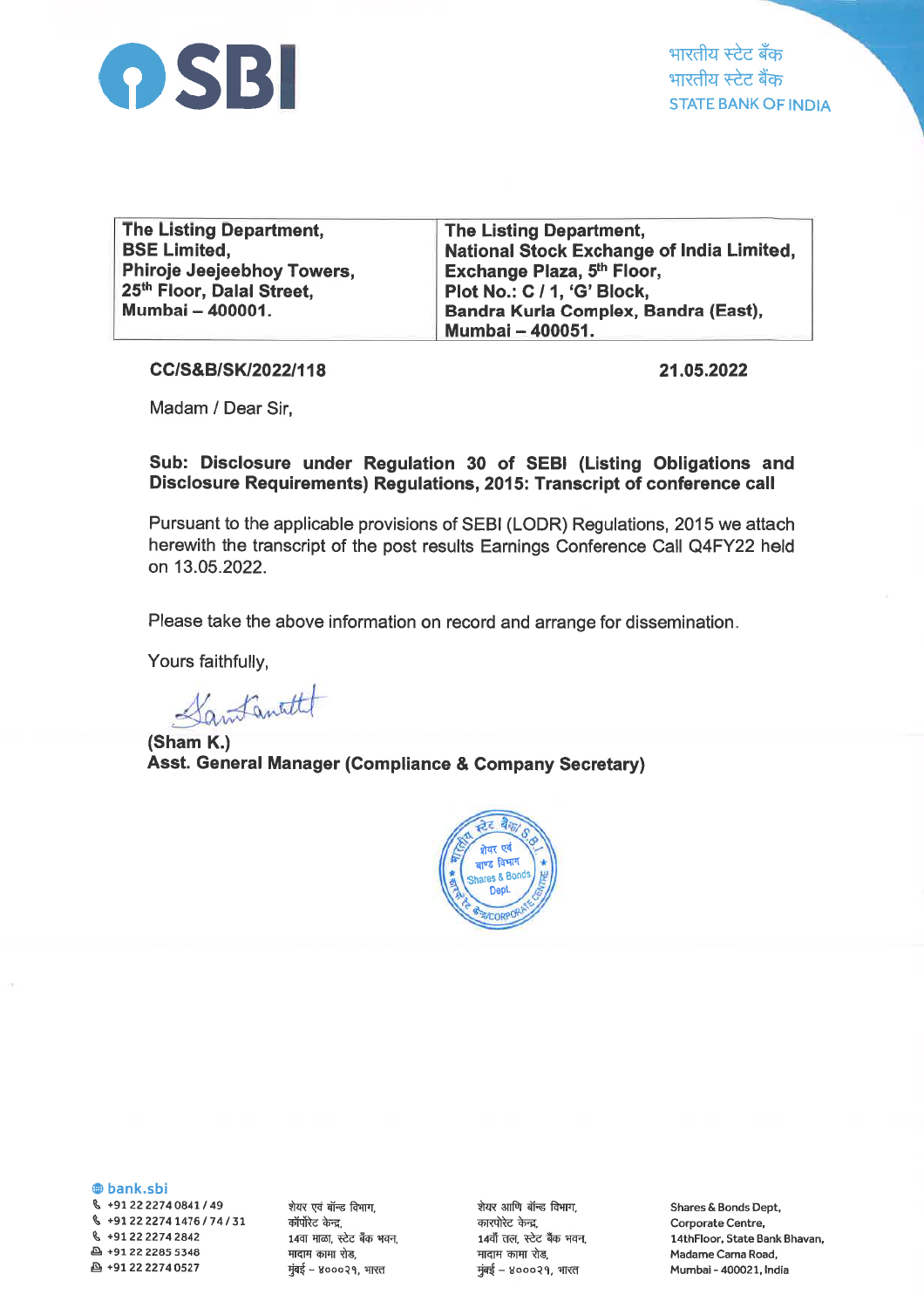## **Q4FY22 OSBI EARNINGS CONFERENCE CALL**

# **Transcript**

### **13.05.2022**

**MANAGEMENT: MR. DINESH KUMAR KHARA** 

**CHAIRMAN, STATE BANK OF INDIA MR. C.S. SETTY MANAGING DIRECTOR (RETAIL & DIGITAL BANKING)**

**MR. ASHWANI BHATIA MANAGING DIRECTOR (CORPORATE BANKING AND GLOBAL MARKETS)**

**MR. SWAMINATHAN J MANAGING DIRECTOR (RISK, COMPLIANCE AND STRESSED ASSET RESOLUTION GROUP)**

**MR. ASHWINI KUMAR TEWARI MANAGING DIRECTOR (INTERNATIONAL BANKING, TECHNOLOGY AND SUBSIDIARIES)**

**MR. ALOK KUMAR CHOUDHARY DEPUTY MANAGING DIRECTOR (FINANCE)**

**MR. SHIVA OM DIKSHIT CHIEF GENERAL MANAGER (FINANCIAL CONTROL)**

**MR. CHARANJIT ATTRA CHIEF FINANCIAL OFFICER** 

**MR. PAWAN KUMAR KEDIA – GENERAL MANAGER (PERFORMANCE, PLANNING & REVIEW)**

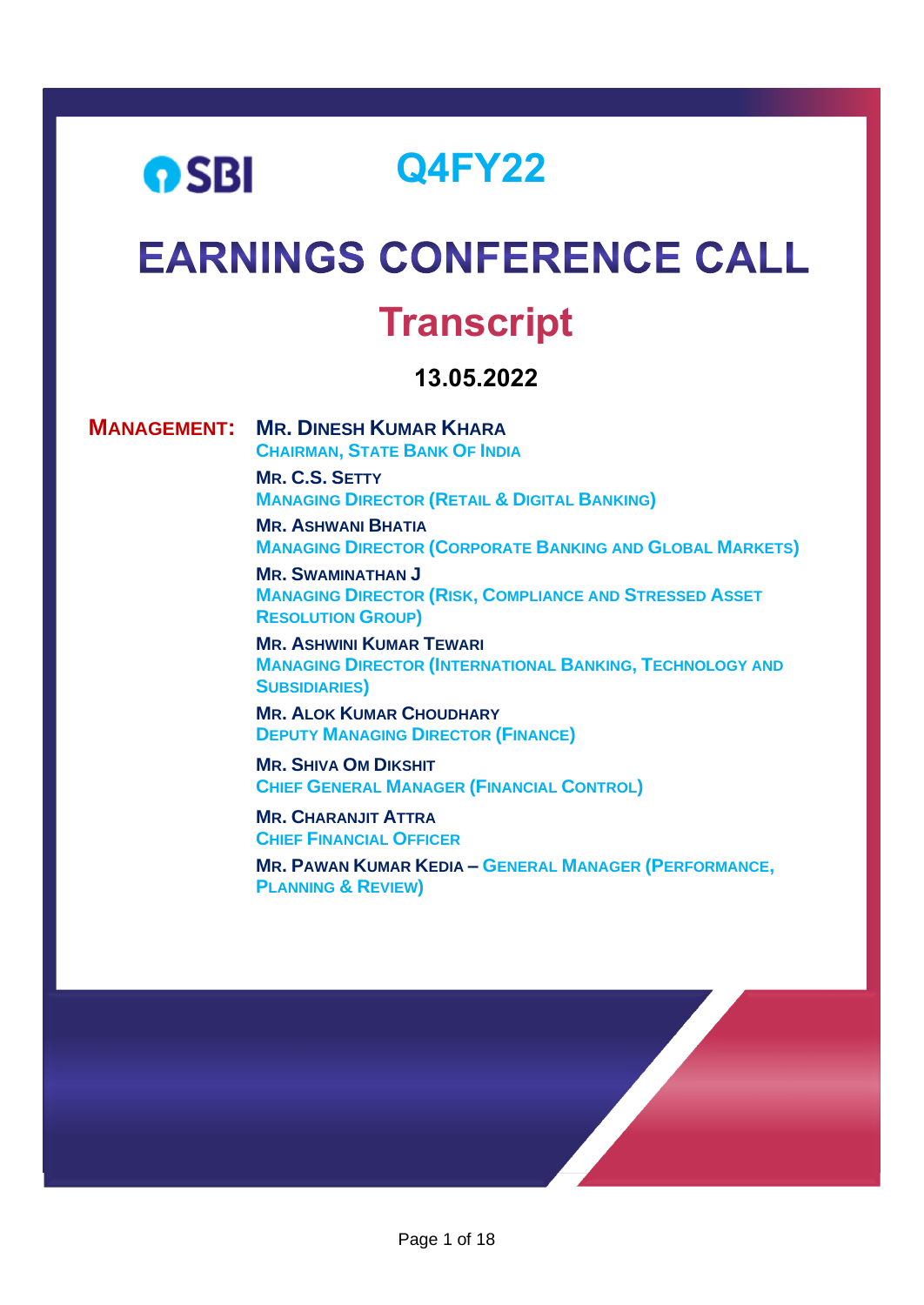

**Moderator:** Ladies and gentlemen, Good day and welcome to State Bank of India, Q4 FY22 Earnings Conference Call. As a reminder, all participant lines will be in the listen only mode, and there will be an opportunity for you to ask questions after the presentation concludes. Should you need assistance during the conference call, please signal an operator by pressing '\*' then '0' on your touchtone phone. Please note that this conference is being recorded. I now hand the conference over to Mr. Pawan Kumar Kedia – General Manager, PPR from State Bank of India. Thank you and over to you Mr. Kedia. **Pawan Kumar Kedia:** Good evening, ladies and gentlemen. I am Pawan Kumar Kedia – General Manager, Performance Planning and Review. On behalf of the top management of SBI, I extend a warm welcome to all joining us today on SBI Q4 FY'22 Earning Conference Call. On the call today, we have with us our Chairman -- Mr. Dinesh Kumar Khara; Mr. C.S. Setty -- Managing Director, Retail and Digital Banking; Mr. Ashwani Bhatia -- Managing Director, Corporate Banking and Global Markets; Mr. Swaminathan J -- Managing Director, Risk, Compliance and Stress Asset Resolution Group; Mr. Ashwini Kumar Tewari -- Managing Director, International Banking, Technology and Subsidiaries; Mr. Alok Kumar Choudhary – Deputy Managing Director, Finance; Mr. Shiva Om Dikshit -- Chief General Manager (Financial Control) and Mr. Charanjit Attra -- Chief Financial Officer. Before I request our chairman to give a brief summary of the Bank's Q4 FY'22 Performance and the Strategic Initiative undertaken, I would like to read out Safe Harbor statement. Certain statements in these slides are forward-looking statements. These statements are based on management's current expectations and are subject to uncertainty and changes in circumstances. Actual outcome may differ materially from those included in these statements due to a variety of factors. Thank you. Now I request our chairman sir to make his opening remarks. Over to you sir. **Dinesh Kumar Khara:** Thank you. Good evening, friends. Thank you for joining this conference call before a long weekend. It is a pleasure to connect with you all again, in better circumstances, with the threat of the pandemic having been effectively addressed through vaccination drive of epic proportions. I thank all our stakeholders including our customers, shareholders, analysts, employees and the broader ecosystem for being supportive of our efforts and initiative in our journey. I also take this opportunity to express my heartfelt gratitude to our shareholders and our financial market participants who have supported the Bank through the challenging times in the recent past. The recovery of the global economy was hampered in Q4 of 2021 due to the resurgence of Omicron variant, which led many countries to reimpose lockdowns, travel restrictions, and other containment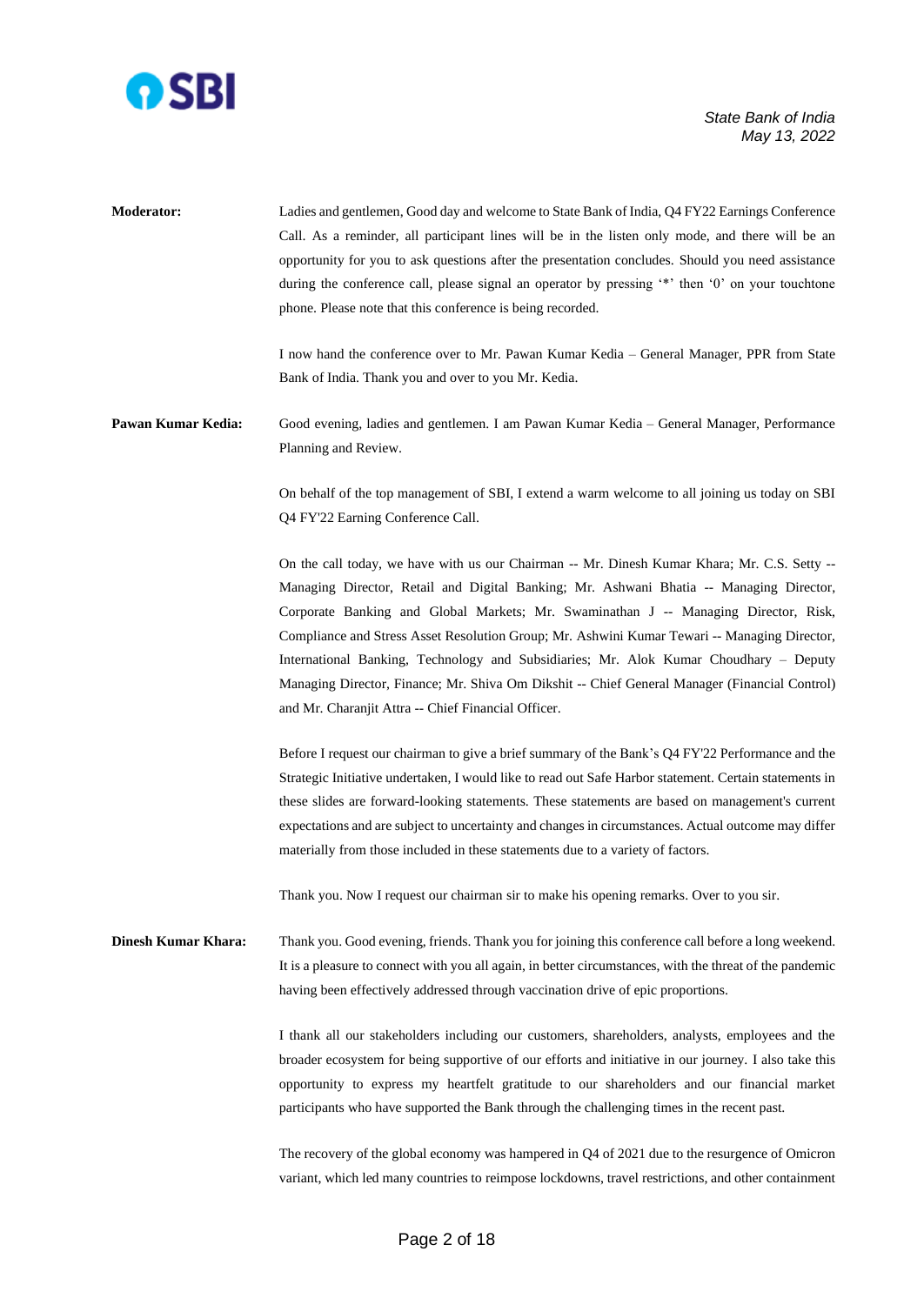

measures, which actually disrupted economic activities and supply chains. More recently, the situation in Ukraine has further weighed down on the global trade dynamics that has led to spiraling of oil and other commodity prices.

The domestic economic scenario has also been affected by geopolitical events. RBI has lowered the Financial Year 2023 GDP growth forecast to 7.2% from the earlier guidance of 7.8% while possible upside could emanate from the sustained domestic demand, government thrust on CAPEX, a normal monsoon and healthier corporate balance sheets. The heightened geopolitical tensions do pose outside risk to the GDP growth.

Amidst these extraordinary global and financial challenges that the world has faced in financial year 22 the Bank has again delivered good outcomes in various profitability and asset quality parameters. This is an indication of the flexibility and strength of our operating model and the stupendous efforts put in by the team in the State Bank of India. This has helped us to close financial 2022 with robust results, which affirm our commitment to maintain our leadership position, and set the tone maintaining the momentum in financial year 2023.

I would like to highlight a few key areas of our performance:

The Bank has clocked highest ever profit of Rs. 31,676 crores for the financial year 2022 which is an increase of 55.2% over financial year 2021.

The return on assets is at 0.67% has witnessed an increase of 19 basis point while ROE at 13.92% has increased by 398 basis points over the previous year.

The Bank's deposit and advances grew by 10.06% and 11% respectively, in financial year 2022, which in absolute term works out to 3.70 lakh crore and Rs. 2.79 lakh crore, respectively.

Our retail personal book at Rs. 10 lakh crore is growing at three-year CAGR of 16% and we have also maintained our leadership position in home loans and auto loans.

The Bank's NII for financial year 2022 has shown a YoY increase of 9.03% while NIM for domestic operation stands at 3.36% that is 10 basis point higher than March 2021, reflecting the Bank's resilience during a challenging year.

As far as asset quality is concerned, the Bank's gross NPA and net NPA as on March 2022, were at 3.97% and 1.02%, respectively, which is an improvement over financial 2021 numbers of 4.98% and 1.50%.

The slippage ratio for financial year 2022 is 0.99%, 19 basis point lower than March 2021. The Bank's ability to bring down the net NPA around 1% is a result of focus and continuous attention in this area.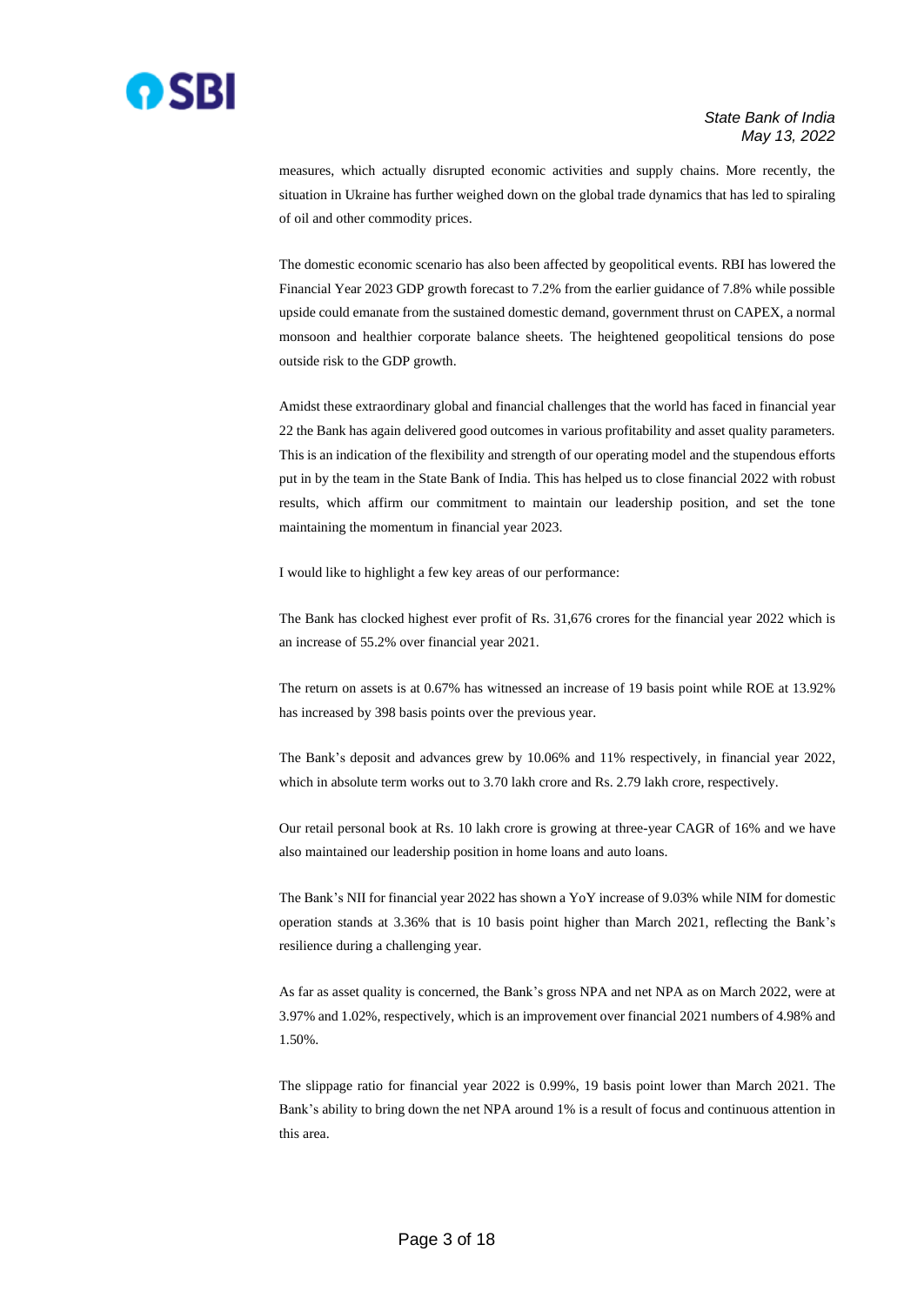

We have been able to contain the credit cost at 0.55% as against 1.12% as on March 2021, an improvement of 57 basis points we have seen in this particular area.

We have been constantly calibrating our lending strategies to maintain the quality of loan book, which is reflected in our corporate exposure, with 89% of the book being an investment grade. The book continues to remain well capitalized with CET-1 ratio at 9.94% and capital adequacy ratio of 13.83% against the regulatory requirement of 8.6% and 12.10%, respectively.

The Bank has also been able to keep the RWAs to total assets below 50% indicating the quality of the portfolio.

Our journey towards digital leadership continues. We have been witnessing increasing digital adoption by the Bank's customer and now more than 95% of the transactions routed through alternate channels.

The adoption of YONO has significantly increased with registration crossing 4.83 crores. YONO has created a significant value for the Bank, and we are now moving towards YONO 2.0 with many more advanced features amongst Bank's overseas offices, nine foreign offices and subsidiaries have gone live with YONO Global.

I am happy to announce equity dividend of 710% that is Rs. 7.10 per share.

We are aware of the areas where we need to improve our performance further with economic activity continuing to improve and the resultant higher credit offtake the Bank is aiming to increase its market share in advances. We are also focusing on current account deposits to improve our CASA ratio.

Our long-term goals are very clear and we are committed to maintain our Numero Uno position in the industry.

Now before I conclude, I thank you all for your continued support to the Bank. We are proud to be part of SBI and consider it as a privilege to be able to contribute towards the growth of our economy and the Bank. We remain committed to reward your trust in us with superior sustainable returns over the long term.

I wish everyone here good health and a very happy weekend. The floor is now open for your questions. Thank you very much.

**Moderator:** Thank you very much. We will now begin the question-and-answer session. The first question is from the line of Mahrukh Adajania from Edelweiss. Please go ahead.

**Mahrukh Adajania:** I had a couple of questions. Firstly, what was, could you give us a breakdown of your loan book by benchmark rate?

**Dinesh Kumar Khara:** Well, almost worth 74% of the loan book is linked to MCLR, EBLR or T-Bills.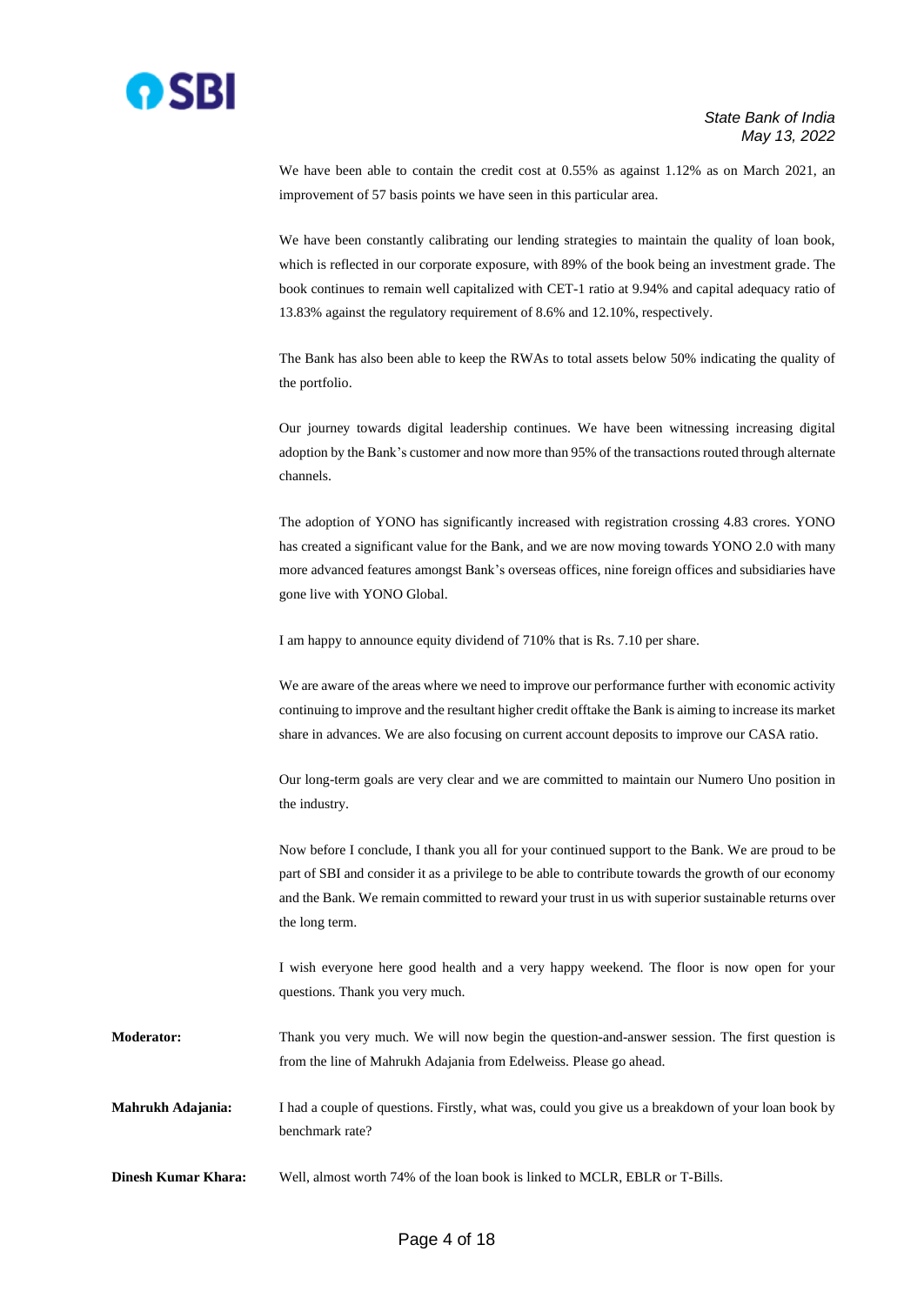

**Mahrukh Adajania:** How much is the EBLR and how much is T-Bill? **Dinesh Kumar Khara:** See when it comes to T-Bill would be about 11% and MCLR is about 41% and the external benchmark rate is 23% mainly Repo. **Mahrukh Adajania:** Sir my next question is on small loans. So, a lot of PSU Banks have seen big slippage in small loans below Rs. 5 crores. So, any geographic pressure that is visible to you and any experiences you can share? **Dinesh Kumar Khara:** No actually as such, I would say that our even smaller loan book also it has actually improved in terms of its NPA percentage as compared to what we had seen in the past. So, I think we have not seen any such trends and even in the restructured book also, which we have particularly as far as SME is concerned, the book was about 30,000 which is the current outstanding MSME book is all Rs. 12000 crores, but we have seen the NPA ratio just about Rs. 720 crores which is actually much better as compared to the general trend, which we are seeing. **Management:** If I can add Mahrukh we have witnessed a net decline of NPAs across the retail segment number one and number two even among the SMEs also the standard rate of slippage is lower than what we had pre-COVID. The third piece what do you ask there is no geographical concentration of any of these loans. I think we are not witnessing any such concentration. **Mahrukh Adajania:** Got it sir, sir on a turn on the restructured of Rs. 30,000 crores so, that is OTR-1 and OTR-2 over and above that any past restructuring scheme or this includes everything. **Dinesh Kumar Khara:** This actually includes everything. This will actually OTR-1 and OTR-2, and OTR-1 and OTR-2is put together is about Rs. 30,960 crores, Rs. 7000 crores in the earlier books. **Mahrukh Adajania:** But there is no overlap in the two. **Dinesh Kumar Khara:** No. **Mahrukh Adajania:** Okay. So, Rs. 30,000 crores plus Rs. 7000 crores and would you be able to quantify your slippage from ECLGS and what the outstanding is currently. **Management:** ECLGS outstanding is about 32,000 crores now, the slippages are less than 2% so far. **Mahrukh Adajania:** Sir my last question is if you could highlight your outlook on corporate CAPEX for your bank and I also see pickup in steel, textile and petrochemical loans on a sequential basis that is working capital related or something else? **Dinesh Kumar Khara:** See as far as what we have observed is that our working capital unutilized limits are about Rs. 2,76,000 crore and though the working capital utilization has improved actually unutilized limits are just about 46%. So, I think as compared to almost 50% unutilized limits as of at the end of the last quarter, the situation has improved and when it comes to the term loan, the un-availed limits are just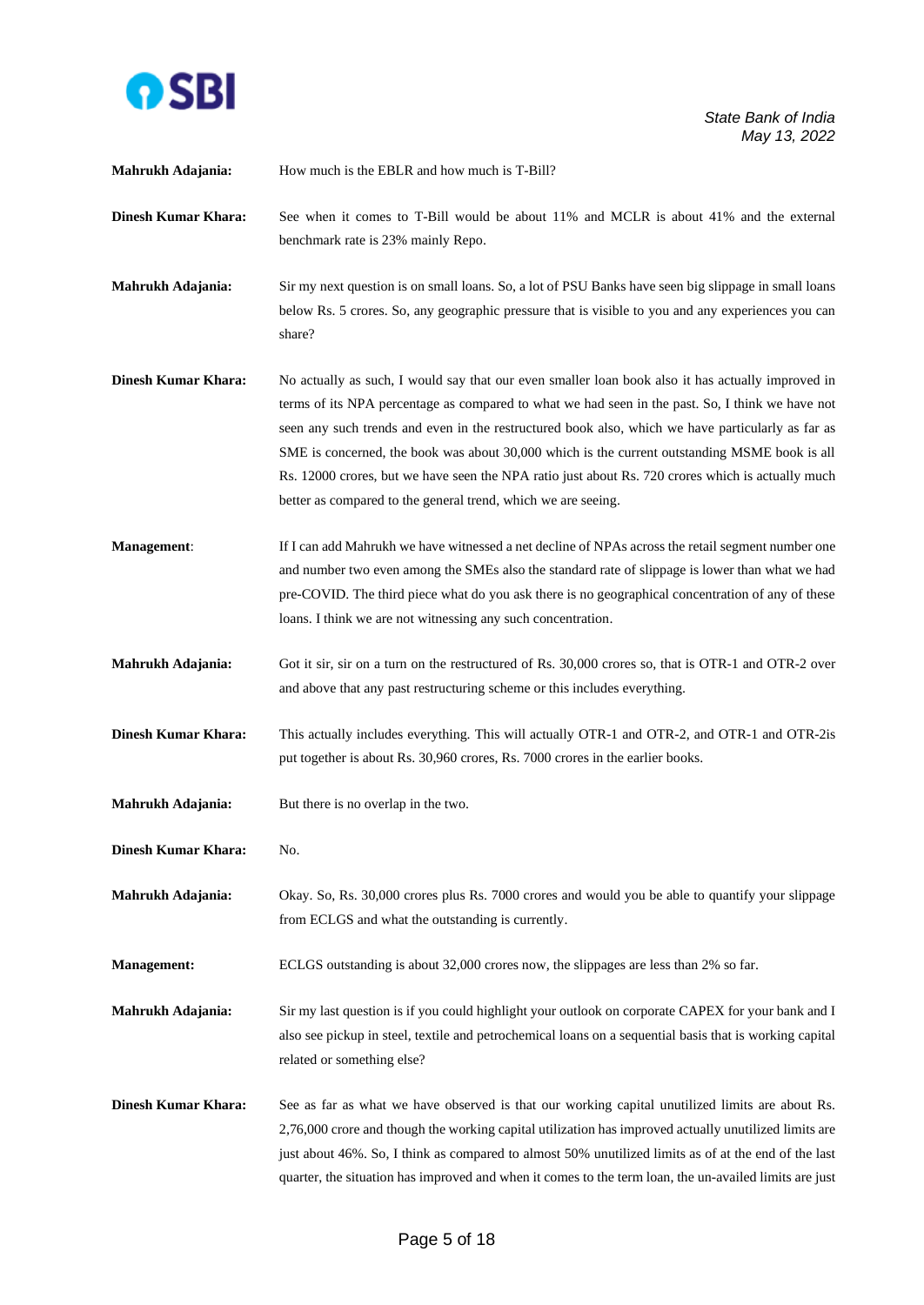

about 19%. So, that also is actually showing that this is very **(Inaudible) 0:13:49.** Apart from that we have some kind of visibility of the proposals which are being processed by us. So, I think that is a broad picture as far as the corporate book is concerned and that is very clearly reflecting the kind of offtake which we can get to see going forward.

- **Management:** Just to add over there the unutilized limit at the end of December were in excess of Rs. 3,10,000 crores that has actually come down to Rs 2,76,000 crores as the Chairman said. The un-availed term loan also reduced which was in excess of Rs. 2.1 lakh crores is now down to Rs. 2 lakh crores. So, the growth in the corporate book that that you've seen a very big chunk of that has happened in the fourth quarter.
- **Moderator:** The next question is from the line of Mona Khaitan from Dolat Capital, please go ahead.
- **Mona Khaitan:** Good evening. So, firstly, I wanted to check the segment wise break up of slippage of the Rs. 2800 crore slippage.
- **Management:** Rs. 2845 crores is the quarter 4 slippage, it was Rs. 1200 crores in corporate, Rs. 1200 crores in agriculture, the remaining is retail and SME.
- **Mona Khaitan:** So, this, this includes one of the large retail accounts as well,
- **Dinesh Kumar Khara:** No, one of the large corporate account is part of this, which actually we have provided for fully.

**Mona Khaitan:** Correct. We have provided for it fully last quarter, it's the same account.

- **Dinesh Kumar Khara:** Yes, that's right.
- **Mona Khaitan:** Sure, and secondly, when you look at the yield on advances, unlike most peers, they have been stable Q-on-Q in your case. So, any color on that?
- **Dinesh Kumar Khara:** Well, see the yield on advances as of now is stable and going forward I expect that it should improve because our 74% book is linked to external benchmarks whether it is Repo or it is EBLR or it is MCLR or it is T-Bill. So, in case of rising interest rate scenario, it will lead to a situation where it should actually improve.
- **Mona Khaitan:** Sure, my question is pertaining to the fact that despite the sequential rise in your corporate book, your yield on advances have not been impacted so what really is helping?
- **Dinesh Kumar Khara:** Actually, part of it is also attributed to the kind of interest rate scenario which is obtaining at the material point of time and for a good part of the financial year 2021-2022. but a scenario like that. So, that is the reason why perhaps, it has not moved as it should have on account of increase in our corporate book.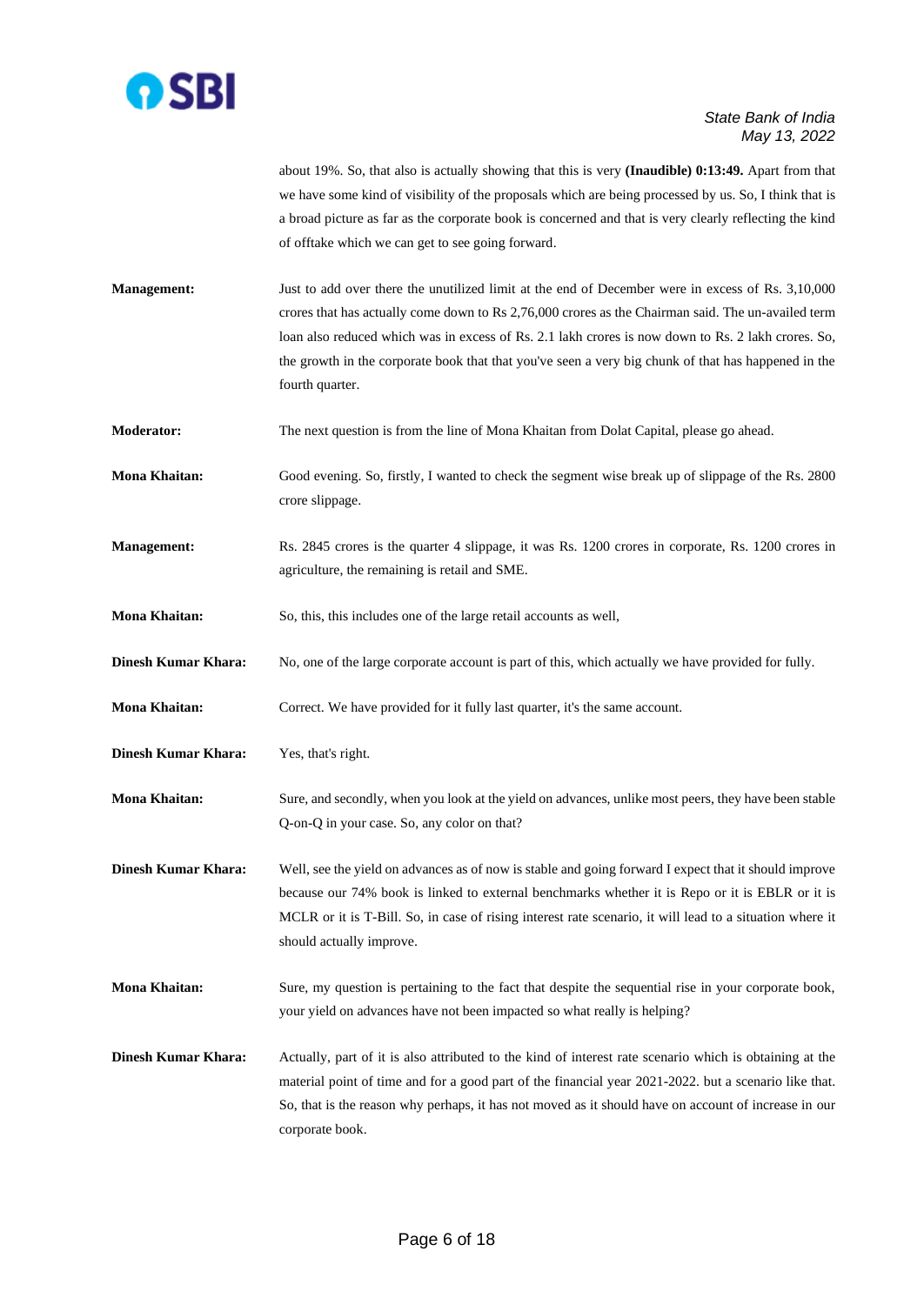

- **Management:** Yes, here of course, I can add that, you know, just take the example of the loan book that is linked to the T-Bills, which is currently 11% of our total book. If you look at the movement of T-Bill rates, just in the last week, the 91-day T-Bill has moved about 100 basis points. so already price action has happened in the first quarter of this year. When we started the product the T-Bill rate was at close to 3.3. Today the 91-day T-Bill, the cutoff couple of days that was that **(Inaudible) 0:18:00** from now onwards, whenever the repricing happens.
- **Mona Khaitan:** And sir finally, for the restructured book, what percentage of the book has the moratorium ended and the billing status.
- **Management:** On the home loans, the moratorium ended. In all cases the repayment has started from April.
- **Mona Khaitan:** Sir for the entire restructure book.
- **Dinesh Kumar Khara:** Yes, for which actually somewhere around about Rs. 15,000 odd crores which means about 50% of the book the moratorium has already ended and also repayment has started and even in the home loan book in particular, we have seen a situation where the people have started repaying even as per the original repayment schedule, so which means that they are not really availing the restructuring. Again, I would like to draw your attention to the fact that it is actually attributed to the stabilization of the cash flows. With the stabilization of the cash flows, we are observing that people have started repaying the loans even they are restructured.
- **Moderator:** Thank you. The next question is from the line of Gaurav Kochar from Mirae Asset. Please go ahead.
- Gaurav Kochar: Sir I wanted to ask on the investment depreciation this quarter, we have seen Rs. 2060 crores sort of cost, is this the MTM hit since the yields went up or is this something related to the security receipts related provision?
- **Dinesh Kumar Khara:** In fact, security receipts it is part of it is on account to the security receipts and we have only provided for outstanding in the security receipts. So, maximum component is coming from there.
- Gaurav Kochar: Okay, okay. Anything else that could come up on the security receipt provision in fiscal year '23 or you think.
- **Dinesh Kumar Khara:** As of now it is fully provided. If at all some new security receipt come, then only we will have to look at it otherwise as of now it is fully provided.
- Gaurav Kochar: Okay, got it and so with the benchmark yields have started to move up is that now going to affect the bond portfolio in a way in this quarter maybe if not the last quarter.
- **Dinesh Kumar Khara:** Out of about Rs. 14 lakh crore of treasury our AFS book is Rs. 5.6 lakh crore and there our duration is 2.08 and majority of rest is HTM. So, there actually HTM is with the increasing yields, so we should pay benefited and overall, let us see how really things really pan off and because it is all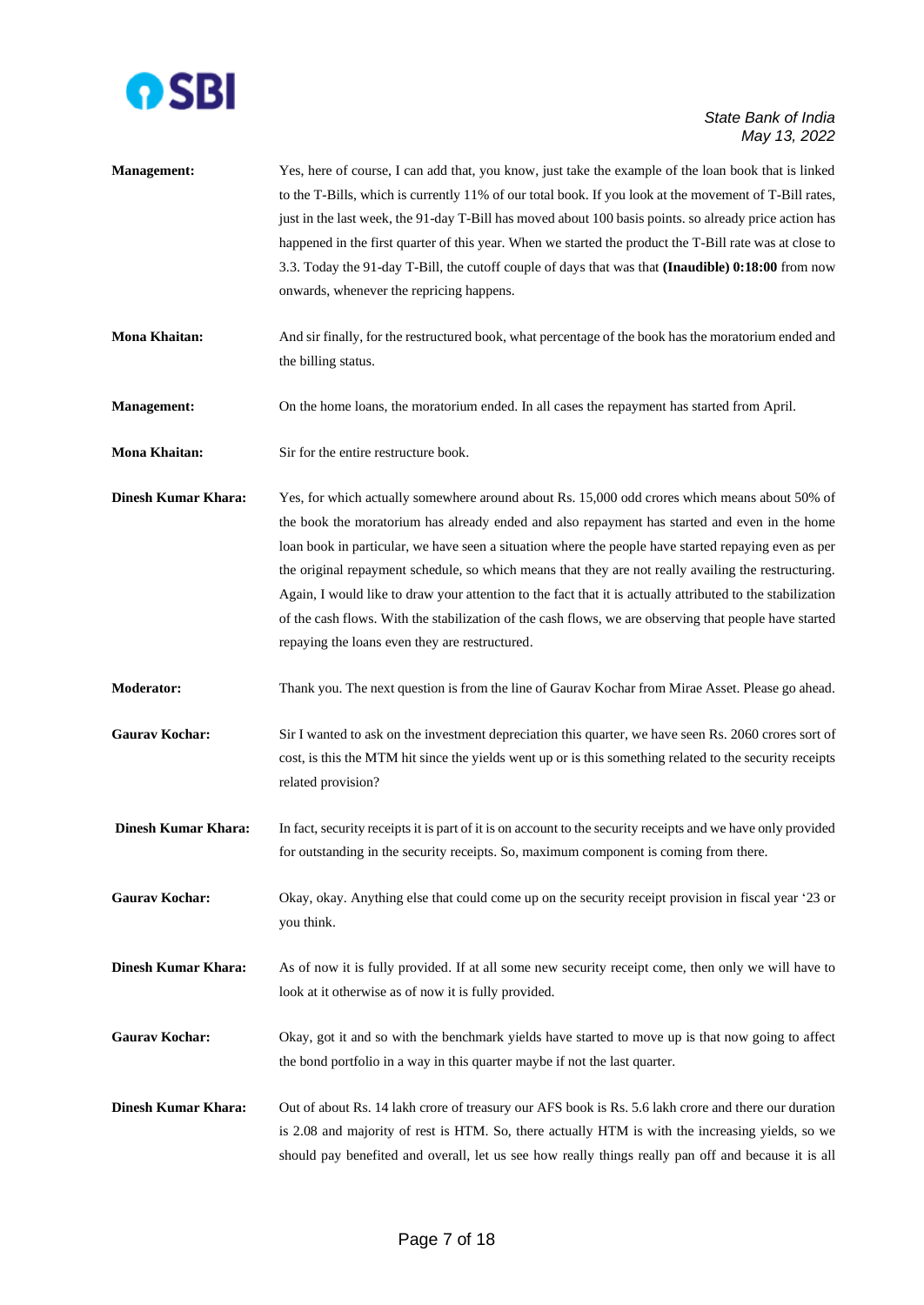

valuation is done at a point of time. So, how would be the yield that material day that we will have to wait and watch.

Gaurav Kochar: Right and just wanted your thoughts on this. In this quarter also there was a negative net slippage for us. The BAU credit costs was zero, the entire credit costs could be attributable to the higher PCR that we see we opted for, going forward in fiscal year 23 given we are in the middle of say a benign credit cost environment, how do you see the credit cost for this year given that we are already setting on high PCR 90% to be precise, if I include AUCA accounts, and we also have some buffer provisioning of 30,000 crore. What are your thoughts on the credit costs for fiscal year 23?

**Dinesh Kumar Khara:** See we will set a boundary condition for ourselves as credit costs is concerned, which is 1% and our effort & endeavor is to keep it as low as possible. So, I think that is how I would like to respond this question.

**Gaurav Kochar:** Okay, sir, in a COVID year with two waves, we did around 90 basis points including some restructured related provisioning. Is it fair to assume we can do better than this in fiscal year 23?

**Dinesh Kumar Khara:** Yes, actually, we all operate in a macro, which is always uncertain. So, it is very difficult that is why we have set a boundary condition, but I mentioned that effort is always to minimize this So, we cannot really visualize those uncertainties. So, that is the reason why we are I am unable to go beyond this.

- Gaurav Kochar: Sure, sir and just last question if I can squeeze in this we have observed fee income has been weak for even the large private peers anything that you can talk about better because of the growth I mean is it that growth is coming at the cost of some fee income both on the retail and corporate.
- **Dinesh Kumar Khara:** Actually, fee income there is one very important lever which I would like to draw your attention to is only the Forex income which you would have seen that it has gone up by 34% and similarly the cross selling income went up by about 32% So, I think we feel that there is a huge opportunity which exists and we will be looking at sweating this opportunity going forward.

Gaurav Kochar: Sure, and I was talking about the processing fee that has seen a declining.

**Dinesh Kumar Khara:** Processing fee of course, last year has been little tepid when it comes to new proposals and hopefully if at all this year the kind of expectation which we have in terms of corporate credit to grow, perhaps we hope to see better numbers here.

Gaurav Kochar: Okay, perfect, perfect sir, all the very best. Thank you.

**Moderator:** Thank you. The next question is from the line of Kunal Shah from ICICI Securities. Please go ahead.

**Kunal Shah:** Yes. So, first with respect to again need the attention to FOREX, but what is actually leading to this kind of growth in the overall FOREX and how sustainable this be because this quarter has been quite significant 1500 odd crores coming through that.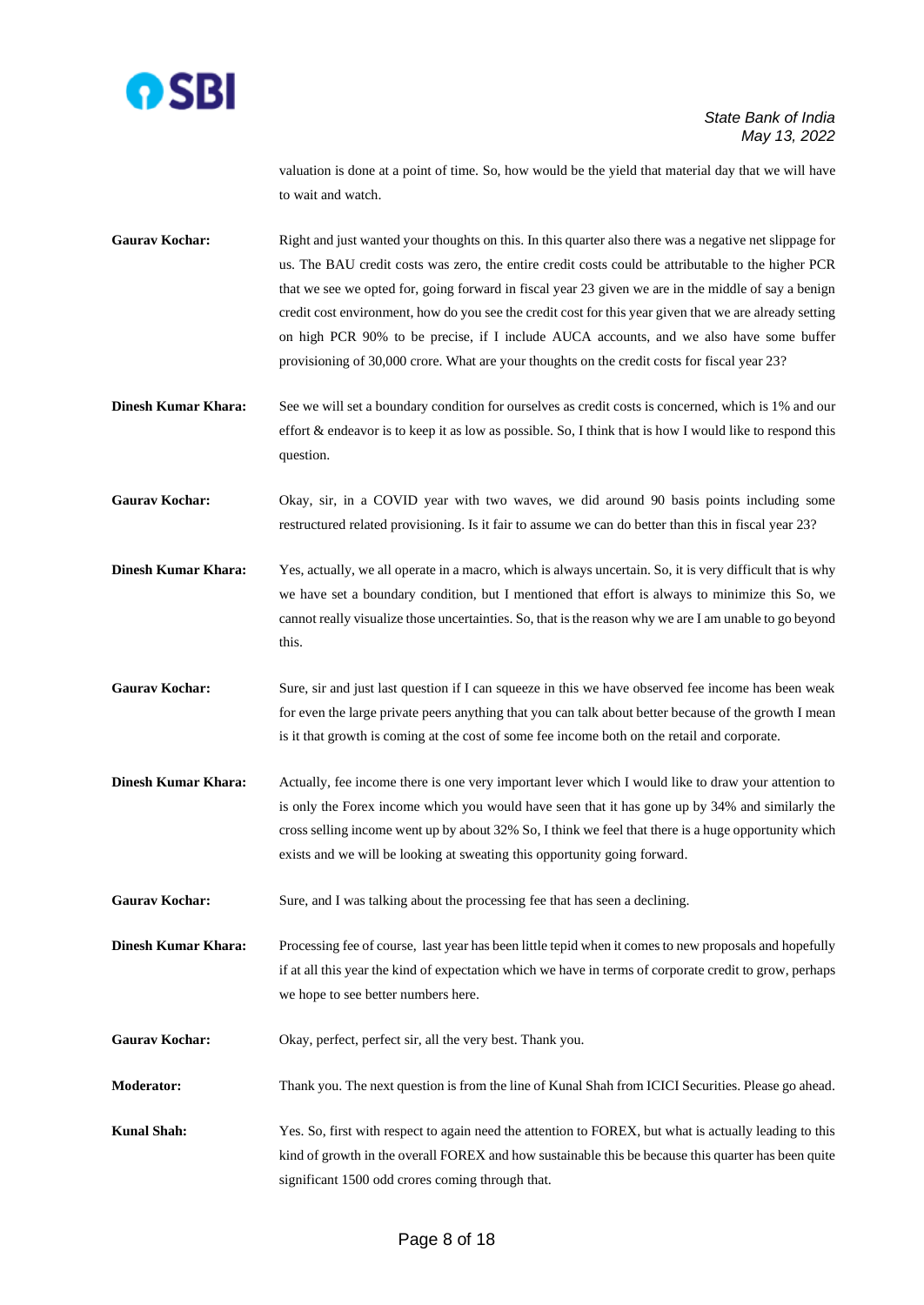

| <b>Dinesh Kumar Khara:</b> | This is a sharper focus on the FOREX business which is emanating from our retail outlets.                                                                                                                                                                                                                                                                                                                                                                                                               |
|----------------------------|---------------------------------------------------------------------------------------------------------------------------------------------------------------------------------------------------------------------------------------------------------------------------------------------------------------------------------------------------------------------------------------------------------------------------------------------------------------------------------------------------------|
| <b>Kunal Shah:</b>         | Okay. So, this will be more granular and there is no one off and broadly we can.                                                                                                                                                                                                                                                                                                                                                                                                                        |
| <b>Dinesh Kumar Khara:</b> | I can assure you there is no one off it is it is broadly spread out. It is very broad based.                                                                                                                                                                                                                                                                                                                                                                                                            |
| <b>Kunal Shah:</b>         | Okay, okay. So, now this is more sustainable and one of the OPEX side when we look at it,<br>particularly on credit card and the digital expenses that has gone up sequentially as well as year on<br>year. So, what is actually leading to that and is it like the upfronting of the cost or again this trajectory<br>will also continue Rs. 2800 crores ATM cards and tech expensive that is almost Rs. 2800 odd crores<br>significantly up both on year on year as well as quarter on quarter basis. |
| <b>Management:</b>         | I think predominantly the tech expenses.                                                                                                                                                                                                                                                                                                                                                                                                                                                                |
| <b>Dinesh Kumar Khara:</b> | We are changing the lot of ATM.                                                                                                                                                                                                                                                                                                                                                                                                                                                                         |
| <b>Management:</b>         | That is not reflected here okay because they have a breakup right. Let me have the breakup looked<br>into and just one sec. Actually, a recurring expenditure which are all very operational in nature and<br>the major component is ATM interchange expense which is there about Rs. 1531 crores.                                                                                                                                                                                                      |
| <b>Kunal Shah:</b>         | Okay. 1500 is the ATM interchange expense. Okay on investment provisioning last time there was<br>8600 crores of SR which were unprovided to the extent of 13%. So, now that we have provided I<br>think 1000 odd crores will be coming from SR Markdown and 1000 would be the M2M on AFS.                                                                                                                                                                                                              |
| <b>Dinesh Kumar Khara:</b> | No not it is not M2M we have actually we have debited the P&L and provided for it                                                                                                                                                                                                                                                                                                                                                                                                                       |
| <b>Management:</b>         | SR outstanding is about Rs. 7980 crores and that is fully provided. So, the investment depreciation<br>largely is coming on account of the SR charges.                                                                                                                                                                                                                                                                                                                                                  |
| <b>Dinesh Kumar Khara:</b> | So, about 2000 crores is on account of SR and also whatever NPIs were there we have provided for<br>those NPI too.                                                                                                                                                                                                                                                                                                                                                                                      |
| <b>Moderator:</b>          | Thank you. The next question is from the line of Rakesh Kumar from Systematix Group. Please go<br>ahead.                                                                                                                                                                                                                                                                                                                                                                                                |
| <b>Rakesh Kumar:</b>       | So, a couple of questions. Firstly, like, have we sold anything to ARC this quarter and is there is that<br>number getting reflected in the NPL recovery this quarter?                                                                                                                                                                                                                                                                                                                                  |
| <b>Dinesh Kumar Khara:</b> | Yes, we have done a sales and that is reflected in the recoveries and quarter 4 was eight accounts and<br>recovery was 297 crores and for the whole year it is 23 accounts. The recovery is 1188 crores in all<br>and cash was 1105 and SR was 83 crores that's for the full year.                                                                                                                                                                                                                      |
| <b>Rakesh Kumar:</b>       | Secondly, sir like we have written back contingent provision also this quarter and as you mentioned,<br>just now that close to 50% or perhaps I could not hear it almost all the accounts have restructured                                                                                                                                                                                                                                                                                             |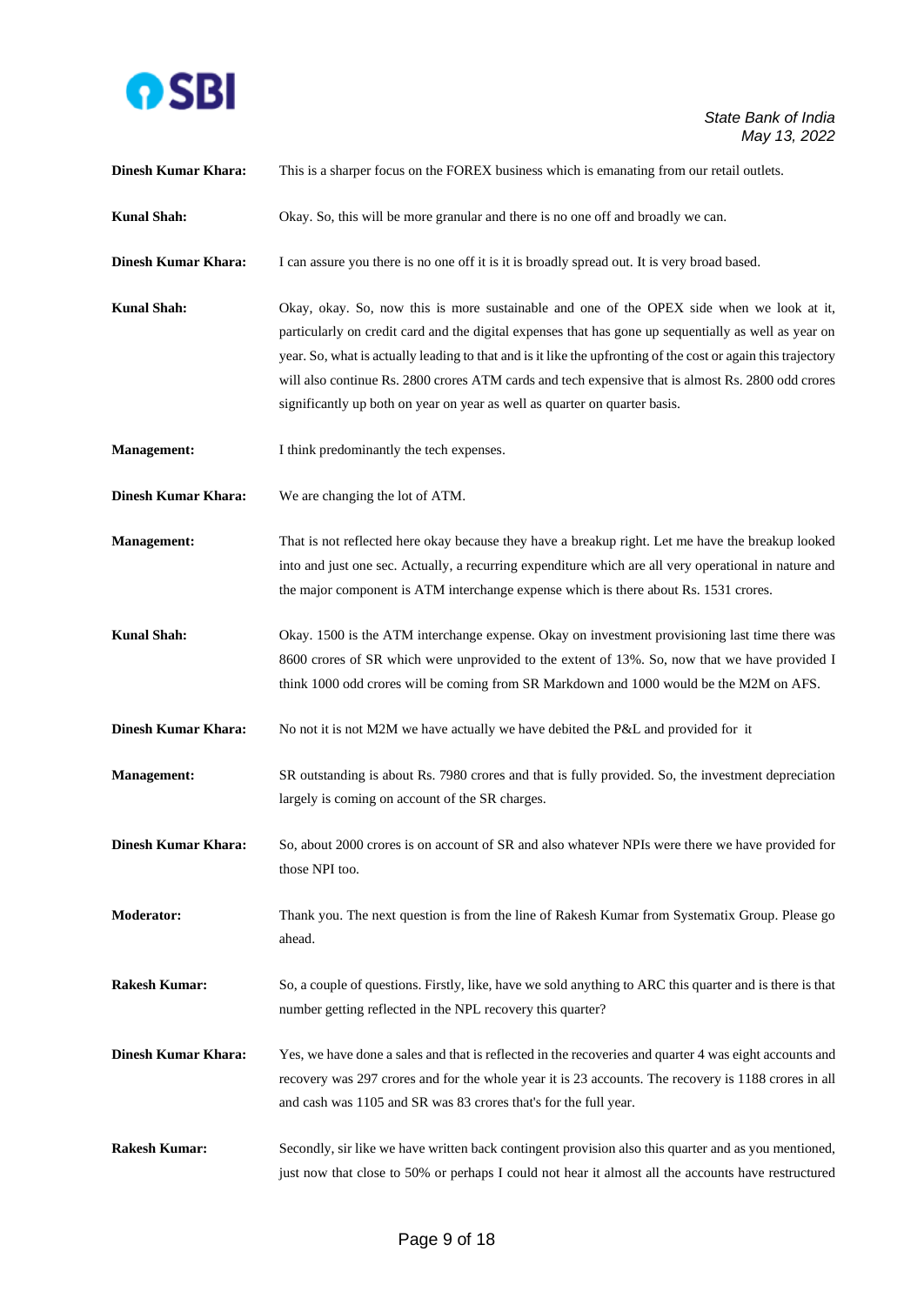

book has started billing. So, if they are the remaining accounts, billing where the billing has not started so what is the status of those restructured account now, because now we do not have any contingent provision left.

**Management:** It is not written back. The contingent provision that was kept for COVID has now been applied kept as an additional provision for restructured book. Restructured book requires 15% regulatory provision. We have made an additional 15%. So, the contingent provision has now been made as specific provision to these accounts as a Prudential measure. Otherwise, the behavior of the book does not warrant any additional provisioning but since there was a contingent provision that has been made now as provision applicable to the restructured account, then additional Prudential measures

- **Rakesh Kumar:** So, just on this credit growth thing, so like, was there you know, stronger credit growth number in the last fortnight or if you can help us with what are the daily average growth number and credit because so, your P&L account especially on the interest accrual side it is not looking that great if we consider the sequential number, if you can help us on the credit growth number on the daily average basis for this quarter or maybe on the last fortnight also.
- **Dinesh Kumar Khara:** I can only say that it is not really one off which has not seen in the last quarter on a particular day. It has been spread out and this is something which I can say, but as far as numbers are concerned we will try to get you and the reason why perhaps it is not seen as P&L and income is concerned because you would probably appreciate that towards the last quarter of the last financial year interest rate environment was quite benign that is one of the reasons the growth probably is not commensurate as far as the interest income is concerned, but nevertheless as far as the growth part is concerned if you have the numbers.

**Management:** Rs. 1,54,000 crores this was in the last Q4?

**Dinesh Kumar Khara:** It has been equally spread out it is not that it has happened only on a particular day Rs. 1,54,000 crores worth of disbursement have happened in the last quarter, but it is spread out across the quarter and also it may not be out of just to mention that I think in the past also we have been talking and I have indicated in the past also that there was underutilization of the working capital and non availment of the term loan some of them also get availed in the last quarter so that is how it is.

**Rakesh Kumar:** And sir WCL which is unutilized 2.7 trillion, what is the risk weight of that sir?

**Dinesh Kumar Khara:** 89% of the corporate book is into the investment grade that is how it is. So, majority of them would be into that kind of a category.

**Moderator:** Thank you. The next question is from the line of Ashok Ajmera from Ajcon Global Services. Please go ahead.

**Ashok Ajmera:** Sir our fund-based credit domestic is Rs. 24,06,761 crores, may I know the number of the non-fundbased facility which is sanctioned and availed what is there on the non-fund-based front?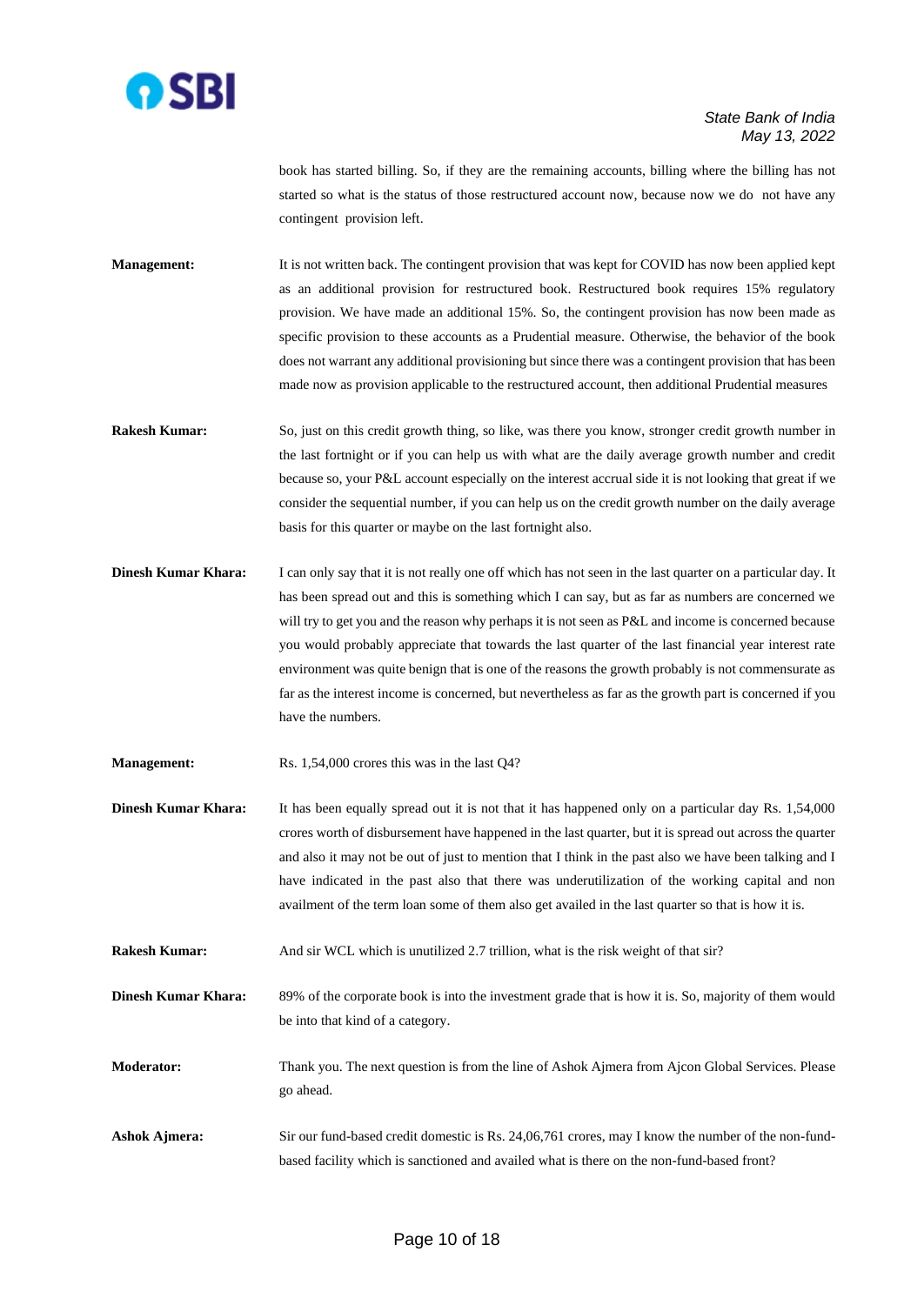

- **Dinesh Kumar Khara:** I will get you the number relating to the non-fund based I do not have that number readily available with me. Actually, the domestic advances are Rs. 24,06,000 crores, but if we add foreign book also it is Rs. 28,18,000 crores.
- **Ashok Ajmera:** Sir some comments on your co-lending space because last time I think we discussed something about it that you are very aggressive on that and you have enrolled many partners, so can you give the color of the how much have we achieved through the co-lending?
- **Dinesh Kumar Khara:** Co-lending we have started, but in early days there are always some knick-knacks which need to be adjust. So, I would say that last quarter was more like that. Perhaps we will see the upside coming from the co-lending in this year.

**Ashok Ajmera:** A number on 31st March?

**C.S. Setty:** Co-lending we have entered into partnerships mostly in the last quarter of financial year and we are putting up the integration and technology interaction and settlement accounts, escrow accounts currently. So, I think we will pick up now it was not much in the last financial year, but our target for the current year is at least Rs. 10,000 crore what we are aiming to 15 to 16 co-lending arrangements.

- **Ashok Ajmera:** My next is on NARCL like for last two quarters we have been discussing and I think now it might materialize in the current quarter so where do we stand now what is the current status of how many accounts are going in the first phase and how much is the amount and can you give some color on that?
- **Dinesh Kumar Khara:** As of now the number of accounts identified are those 15 accounts worth about 50,000 odd crore. So, that is for the system as a whole and it is progressing as you are aware that it involves various stages. So, it is as of now at that stage hopefully in the current quarter we should be in a position to see some activity on this particular account.

Ashok Ajmera: Sir coming to this again future group I mean the retail group and SREI where do we stand the provision wise both loan book and investment book?

**Dinesh Kumar Khara:** 100% provision already made sir.

Ashok Ajmera: For both the SREI?

**Dinesh Kumar Khara:** On the debt and investment both. Book is fully insulated from any future shock.

**Ashok Ajmera:** Sir one question is extended question on the same treasury now with the interest rate hardening I mean the way the things are going the inflation is going up, rupee is weakening and there is a pressure, how much further basis point which we can easily absorb in our AFS book I think you said 5.61 lakh and 2.08 in the maturity period, how much more suppose 50 basis point, 70 basis point we can absorb easily without actually booking the losses.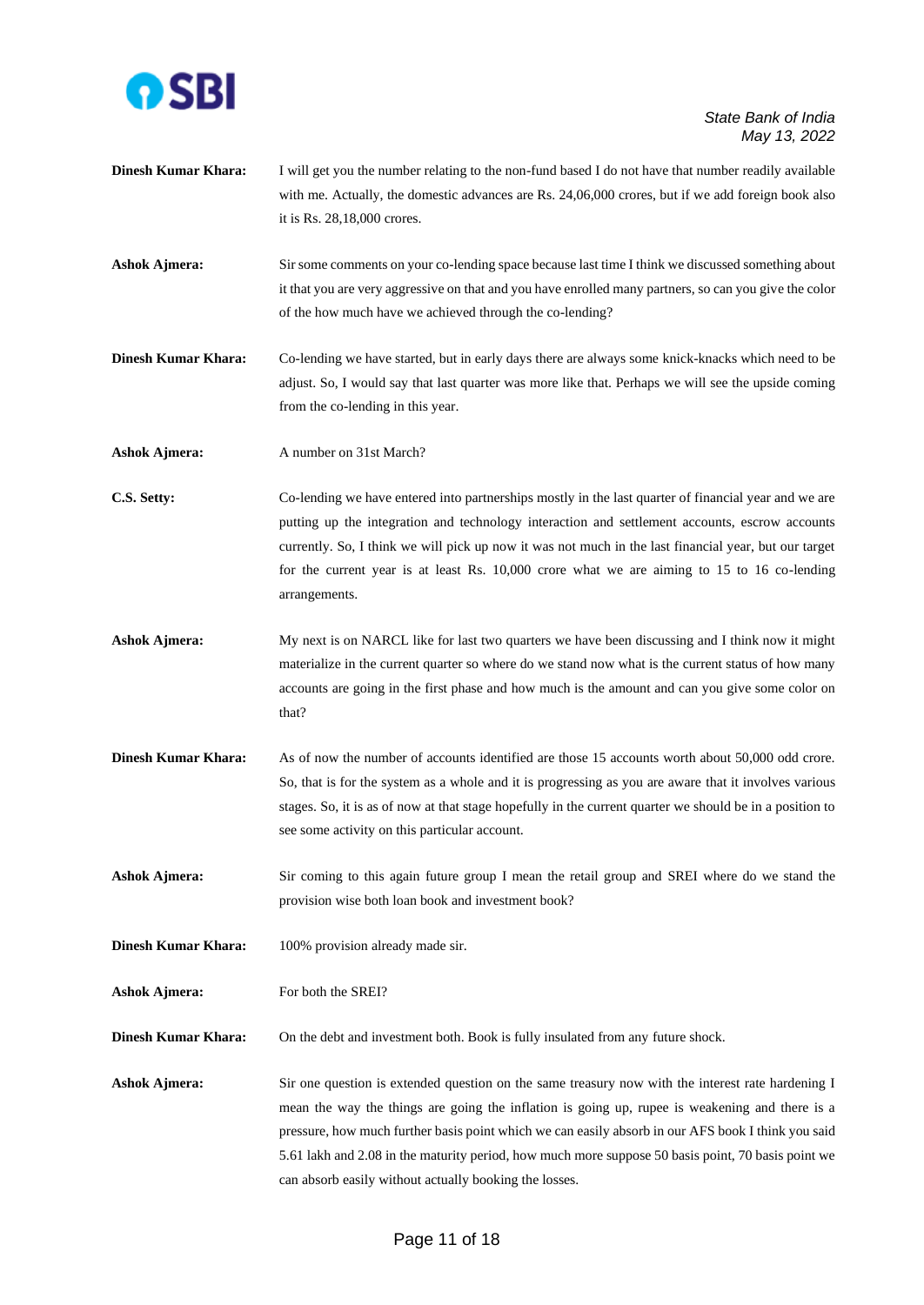

**Dinesh Kumar Khara:** I would be not in a position to answer this question and moreover all this is a function of a movement of yield on a particular day when this is all assessed. So, this is very difficult to really predict as of now, but yes as I mentioned that we have already ensured that our HTM should be strong enough and we have already done that because we have permitted to move investment from HTM to AFS on a particular date that aspect has been already done that. So, that is something which is within our control and we have already taken care of.

**Moderator:** Thank you. The next question is from the line of Abhishek Murarka from HSBC. Please go ahead.

- **Abhishek Murarka**: So, couple of questions one on growth the SME growth sequentially was a little weak in fact the book was flat, but when we compare it to peers we have seen them grow at a fairly fast scale, can you just make some comments on the space is there a lot of pricing pressures, there are lot of competition or any other reason why the book may not have grown this quarter that is the first question, the second one is on margins what is your outlook from here you have low CD ratio so there should be some benefit of that, but there is also likely to be some pressure on deposit rate, etc., so what is the outlook these two questions?
- **Dinesh Kumar Khara:** Yes SME book of course I think if we compare with March 20 to 21 movement as compared to that it has witnessed a stronger growth. So, I would say that going forward perhaps we should be in a position to see when stronger growth coming in SME segment. We have actually structurally we have strengthened our delivery process in SME in last one year so that should help us and it has actually I would say that it is still we are upgrading that process also. So, that should help us in seeing better numbers in SME.
- **Management:** If I may add here if we take only pure MSME this SME we have a larger companies of which do not qualifies MSME portfolio. If you see the pure MSME we had annual growth of almost 30%. So, I think is a very large growth and as **(Inaudible) 39.11** was mentioning lot of initiatives in terms of changing our technology platform, cluster-based financing and preparing of the relationship manager on the ground several initiatives have been taken I am sure this growth will be sustainable in the current financial year.
- Abhishek Murarka: And sir any comment on the pricing here?

**Dinesh Kumar Khara:** Pricing I think the way I do not visualize any pressure on pricing as far as our SME book is concerned.

- Abhishek Murarka: And the second question is on NIM?
- **Dinesh Kumar Khara:** Second question NIM I think generally typically speaking the kind of trend which you observe the deposit interest rates move up with a lag and considering the fact that our 74% of the book is linked to MCLR EBLR and T-Bill. So, we should be in a position to see an improvement in NIM.
- **Moderator**: Thank you. The next question is from the line of Prashant Kumar from Sunidhi Securities and Finance. Please go ahead.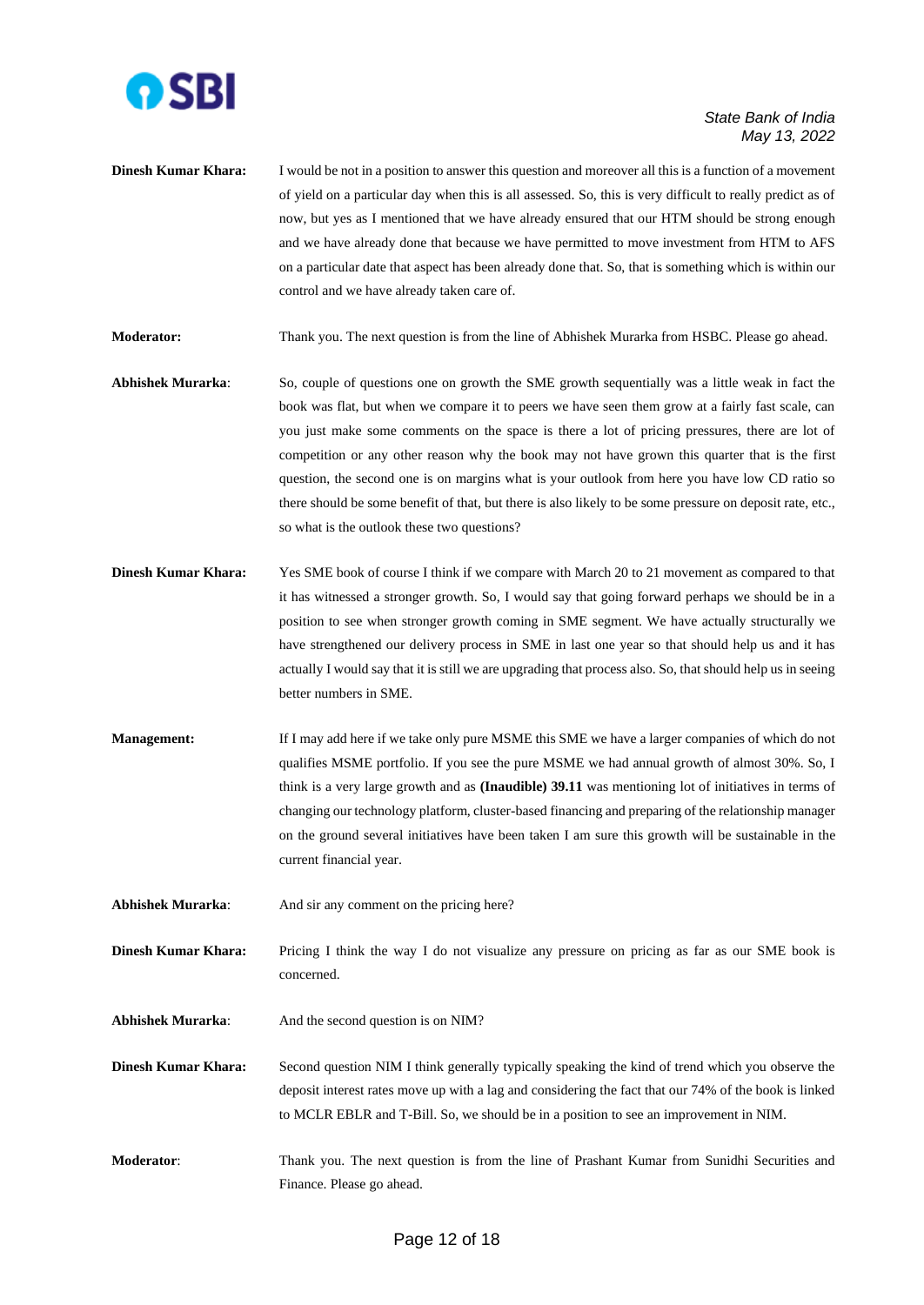

**Prashant Kumar:** If I missed I am so sorry, but on the loan processing fee on Q3 it was around 9 billion and it jumped to 15 billion so such type of move in Q3 is there any waiver or something?

**Dinesh Kumar Khara:** No generally what happens is that the renewal of the working capital happens towards the last quarter. So, there is always some kind of a concentration towards the last quarter so that is the reason why last quarter has seen a growth as compared to Quarter 3 in the loan processing charges, but apart from that there is nothing else to explain for this.

**Prashant Kumar:** On PCR ratio sir it has improved to on 75% and expanded and as you mentioned the restructure book and other slippages is also going down and your structure book is also performing well, so what is the reason still you are increasing PCR I mean it is on credit cost if you could give some color?

**Dinesh Kumar Khara:** One of course, we don't have a situation like the aging provision, etc., so that is one thing which is there, but PCR nevertheless as a matter of policy they have decided that we will insulate our balance sheet from any potential shock which may come so that is why at the earlier site of the risk we are trying to see that we should adequately provide for such risk, such kind of a delinquency and that is something that is the reason why we do it. So, 75% is there and also if we look at their corporate PCR even excluding AUCA stands at about 93%. So, we do not want our balance sheet to be exposed to any kind of risk that is the reason we are practicing this.

- **Prashant Kumar:** One last on deposit and general insurance it has increased from Rs. 14 billion to Rs. 16 billion there is sequentially there are huge jump so is there any missing I mean deposit also has increased around 6% sequentially so it maybe some impact of this, but the jump is high so is there any I am missing on that calculation?
- **Dinesh Kumar Khara:** Deposit would be essentially the DICGC fee and general insurance is insurance of our assets also and you would see in the previous year in general the cost of insurance has gone up so it is reflected in that.

**Moderator:** Thank you. The next question is from the line of Jay Mundra from B&K Securities. Please go ahead.

**Jai Mundhra**: So, the first question is on deposit cost and LDR so if I calculate our domestic LDR is around 61% which is clearly sub optimal and at the same time if I were to see our deposit rates historically I believe SBI was the price setter and with other private Banks having some spread over SBI deposit rate which currently does not look like the case and at the same time we have deposit and we have the domestic LDR rate 61%, so if you can comment as to if you want to bridge this anomaly of lower LDR as well as slightly higher deposit rate or how are you thinking on this?

**Dinesh Kumar Khara:** The issue is that may be as on March it was at 61%, but today it would be somewhere around 62.6% that is the kind of a credit deposit ratio we are seeing. So, we could see the kind of a growth which might have to see in the loan book. So, I think may be at a point of time we took a call, in terms of revising the term deposit rates and that too into one-to-two-year duration. So, that is something which we did and we just wanted to be ahead of the curve and that is something which you have done, but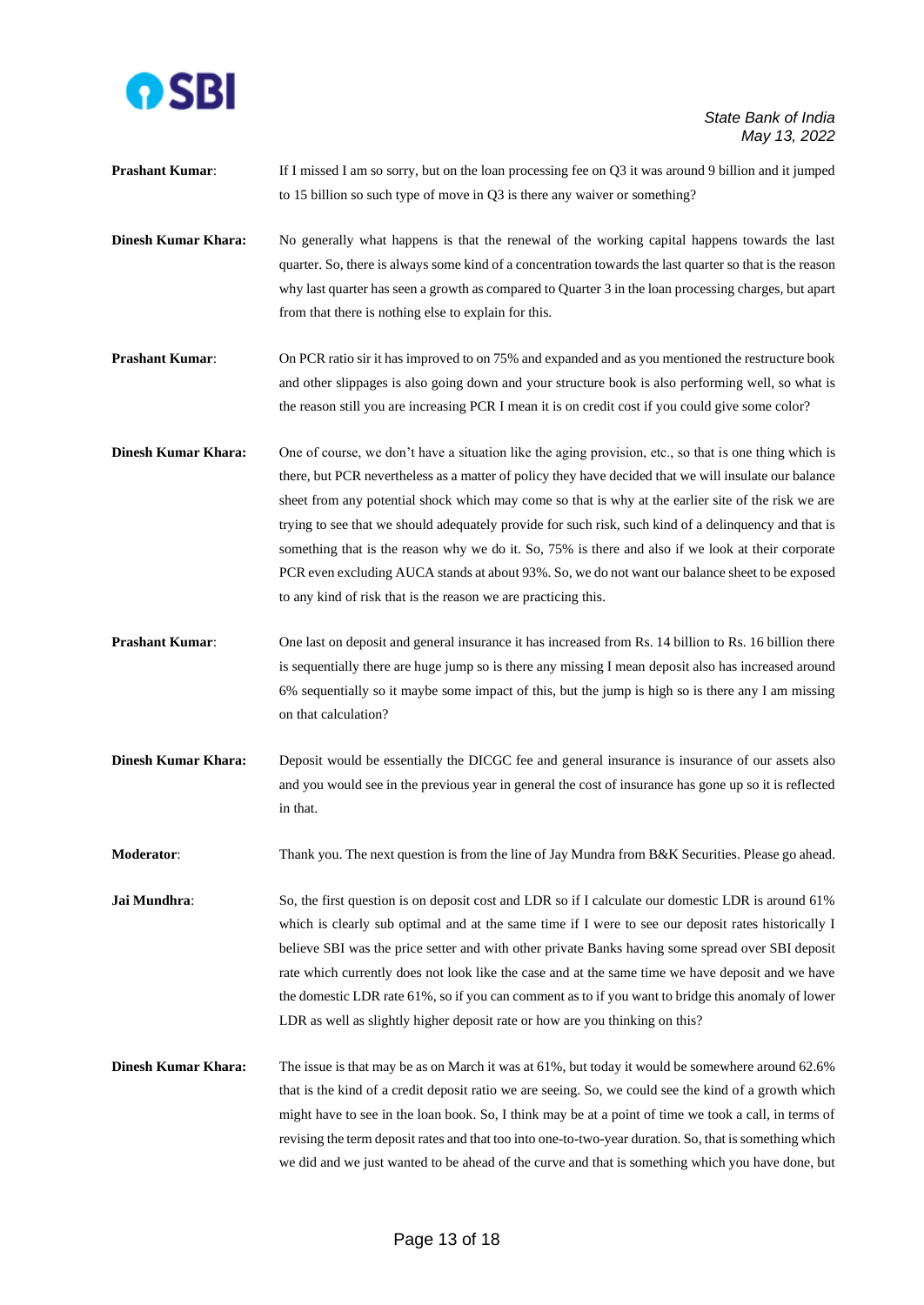

I think the quarter-on-quarter basis it may not really reflect the right picture. Once we have one year time period it will probably look normalize.

**Management:** In any case our deposit rates they are not either lower or than the upper where the rates are higher than any other…..

**Dinesh Kumar Khara:** I am not really very sure of the reasons for your impression, but nevertheless this is where we stand.

**Jai Mundhra:** And secondly sir we had announced \$1 billion line of credit to Sri Lanka and of course that country is in financial stress, is that \$1 billion is on our book or this is just a government assistance, is there any risk to SBI because of this thing?

**Dinesh Kumar Khara:** This is guaranteed by the government of India, it is on our book but fully guaranteed by government of India no risk on us.

- **Jai Mundhra:** And sir on corporate growth so this quarter there has been a healthy 10%, 11% quarter-on-quarter corporate growth and also decent on a YoY basis, is this more seasonal or you think SBI outlook on corporate growth has changed a little bit I mean in the last few quarters we were saying that we will pick and choose or are you seeing slightly better opportunities now how should one look at it the corporate growth jump?
- **Dinesh Kumar Khara:** See you would have observed that 89% of our exposure to corporate are into the investment grade so there is no compromise as far as underwriting is concerned. Secondly, what I mentioned in terms of the un-availed working capital facility which used to be about 50% now it has come down to about 44% kind of a number. So, I think to that extent there is the definite improvement and in terms of the working capital utilization and similarly the situation for the un-availed term loans. So, these are some of the things which is a function of the capacity utilization and part of it also when it comes to working capital utilization would also be on account of the upside which is seen in the commodity prices. So, I think I would say that it is not one off to my mind it appears to be sustainable.

**Moderator**: Thank you. The next question is from the line of Saurabh Kumar from JP Morgan. Please go ahead.

**Saurabh Kumar:** Sir two questions one is on this AUCA recovery what will be your expectation going ahead and especially in relation to the power sector though, do you think that the resolution pickup now given the situation of power asset in the country and the second is just want to reconfirm my understanding so on this if we have a yield increase we obviously have investment depreciation, but there should be an offsetting impact to some extent on the employee provision will that understand be correct?

**Dinesh Kumar Khara:** Well as far as the impact on the power sectors well I think there should be the question to fetch better value, but let us wait and watch or if the things plan out going forward because very often when it comes to the foreign capital they have got certain limitation for supporting the thermal power so that is something which I would like to mention, but yes nevertheless I think the plants would be seen and performance and which might perhaps having some interest on the potential buyers. So, that is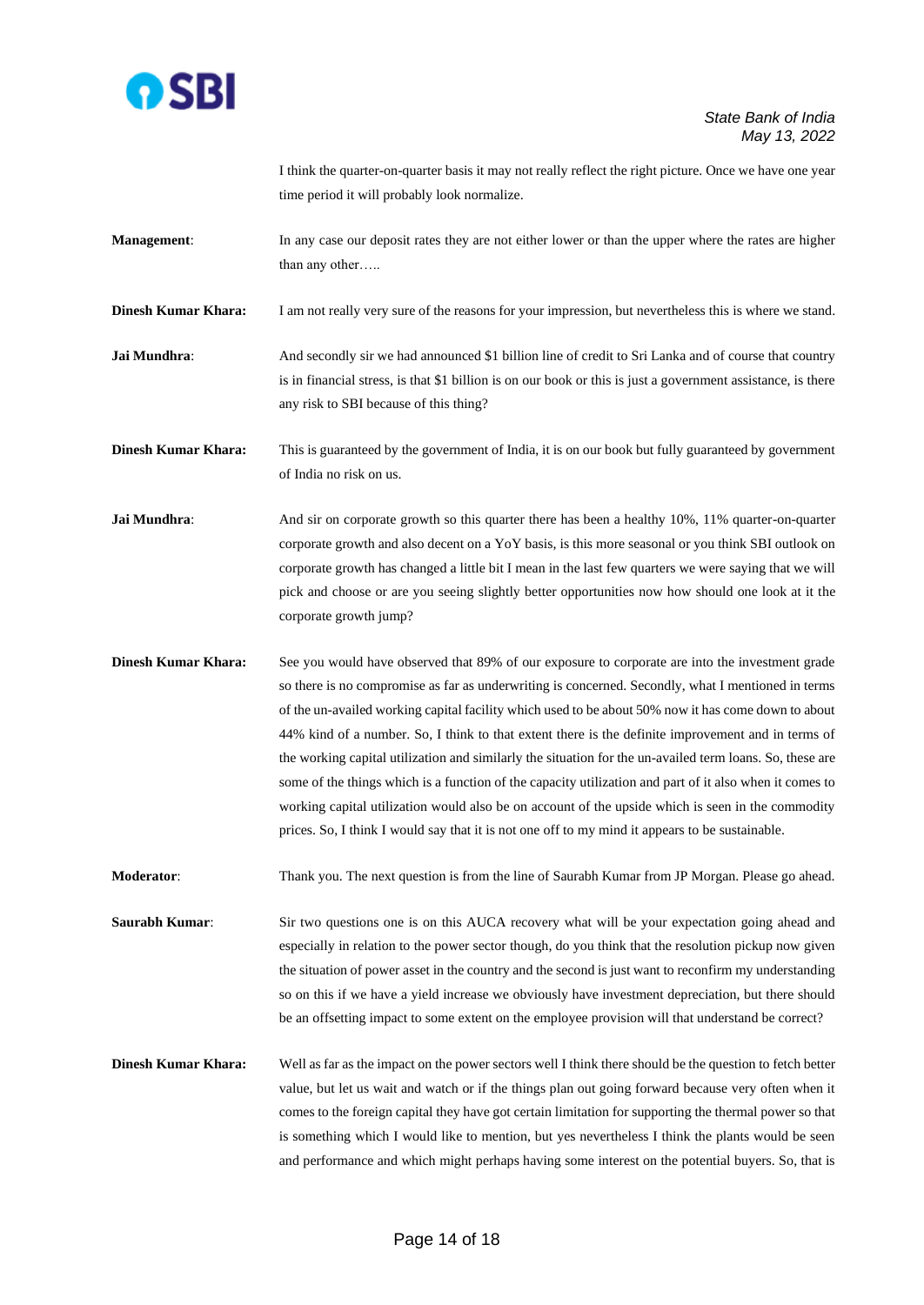

why I understand. The AUCA recovery actually we could have about 7,800 and going forward maybe you would like to comment.

- **Management:** Generally, our run rate on AUCA recovery is about Rs. 8,000 crores to Rs. 10,000 crores and this year also would be hitting a similar number.
- **Saurabh Kumar**: Second question is on investment so we have an investment depreciation, but let us say for this 50 basis point yield increase how much release do we get from the entire provision?
- **Dinesh Kumar Khara:** No, actually earlier it used to be like that, but now since when it comes to the pension liability and the gratuity liability those funds are now managed by our SBI funds management. So, that is a separate trust also it is not managed by the Bank so it will not be in a position to offset.
- **Moderator**: Thank you. The next question is from the line of Jignesh Shial from InCred Capital. Please go ahead.
- **Jignesh Shial**: Just reconfirming what you said earlier there have been 8 account sold at 297 crores during the quarter two years and full year 23 accounts is 1,188 crores is the numbers correct?
- **Management:** If your question is on ARC sale Quarter 4, 8 accounts amount realized is 297.
- **Jignesh Shial:** And full year 23 and 1,188 and it has been fully provided now?
- **Management:** Not necessarily, but much of this would have been earlier provided and it works then if there are any provision right now that has been accounted for, but this could be of different category of accounts.
- **Jignesh Shial**: And second contingent provision what we were having earlier now we are keeping it against restructure account is my understanding correct?
- **Dinesh Kumar Khara:** Yes the COVID provision which was there now it is against the restructure accounts that is.
- **Jignesh Shial:** Can you quantify it at least once?

**Dinesh Kumar Khara:** The additional provision for the restructure accounts now stands at 7,900 crores, 7,912 to be precise.

**Jignesh Shial**: Can you give some brief details about how the business has happened YONO, more details about the loan sold or customer acquisition through YONO App and all just a brief about that during the quarter and the full year?

**Dinesh Kumar Khara:** Almost for 26,000 savings bank account are being opened on a daily basis through YONO and when it comes to the mutual fund sales this has been about Rs. 1,548 crores, about 11.36 lakh personal accident insurance policies we have sold through YONO and when it comes to our preapproved personal loans which were disbursed during the quarter there were about 6,500 crores, Krishi Agri Gold Loans which we sanctioned were about almost 13,000 crore in the quarter and KCC accounts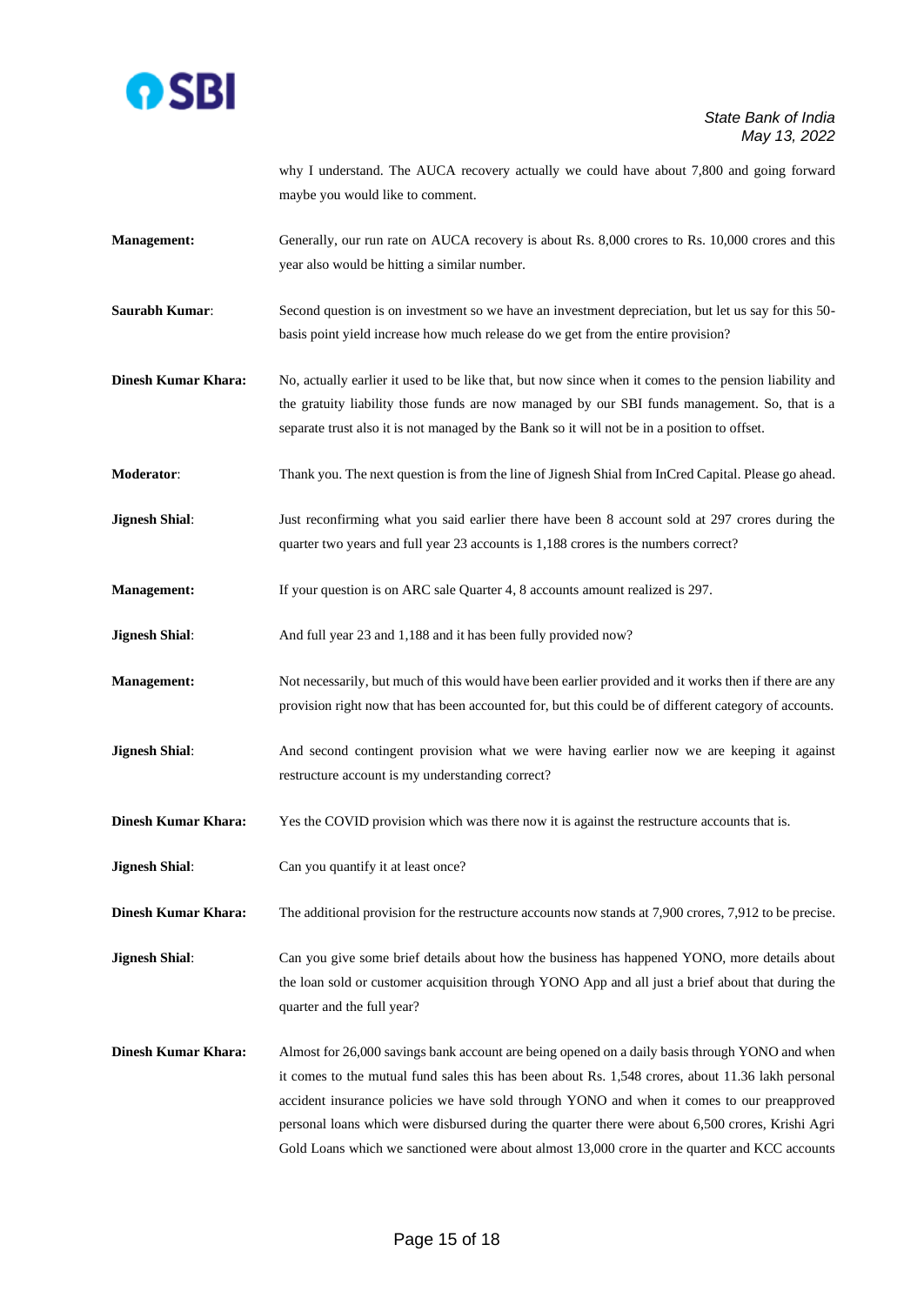

through YONO were reviewed through almost 2.35 lakh accounts which were reviewed. So, loan book overall is about Rs. 25,000 crore with the help of YONO.

- **Moderator**: Thank you. The next question is from the line of Roshan Chutkey from ICICI Prudential Mutual Fund. Please go ahead.
- **Roshan Chutkey:** Firstly, with other provision EBIT of Rs. 1,495 crores what is this relating to?
- **Dinesh Kumar Khara:** It would be the standard provisions also.
- **Roshan Chutkey:** On Slide #26 you have the other provisions of Rs. 1,495 crores what is it corresponding to?
- **Dinesh Kumar Khara:** Part of it for the non-fund based and just one second I will just give you the details. Yes it is the nonfund based.
- **Roshan Chutkey:** And up the investment depreciation of Rs. 2,061 crores how much is related to MTM?
- **Dinesh Kumar Khara:** It is not MTM it is on account of the security receipts.
- **Roshan Chutkey**: Where do you have MTM related provisions?
- **Dinesh Kumar Khara:** There was no MTM provision as on 31st of March.
- **Moderator**: Thank you. The next question is from the line of Manish Shukla from Axis Capital. Please go ahead.
- **Manish Shukla**: You said that about 41% of the book is MCLR could they make up by tenure of the MCLR as in how much would be one-year MCLR and how much would be less than one-year MCLR?
- **Dinesh Kumar Khara:** I could not have that details with me, but bulk of it is 6 months MCLR which has become the benchmark.
- **Manish Shukla**: Second given the increase in digital and related transactions how soon do you think it can start reflecting meaningfully in operating efficiency numbers in terms of cost to income?
- **Dinesh Kumar Khara:** Yes I think it is going to be an ongoing effort and as of now about Rs. 25,000 crore worth of business is in terms of cost of sourcing, etc., is much lower as compared to the overall book, which is actually much bigger, but I think maybe it might take some more time, but yes of course it is set in the right direction and would like to add that for a bank of our size we do not have a choice of only having the digital. We have to have the phygital model so that is something which will we work on.
- **Management:** It is about 10% of the overall personal loan book but as it scale....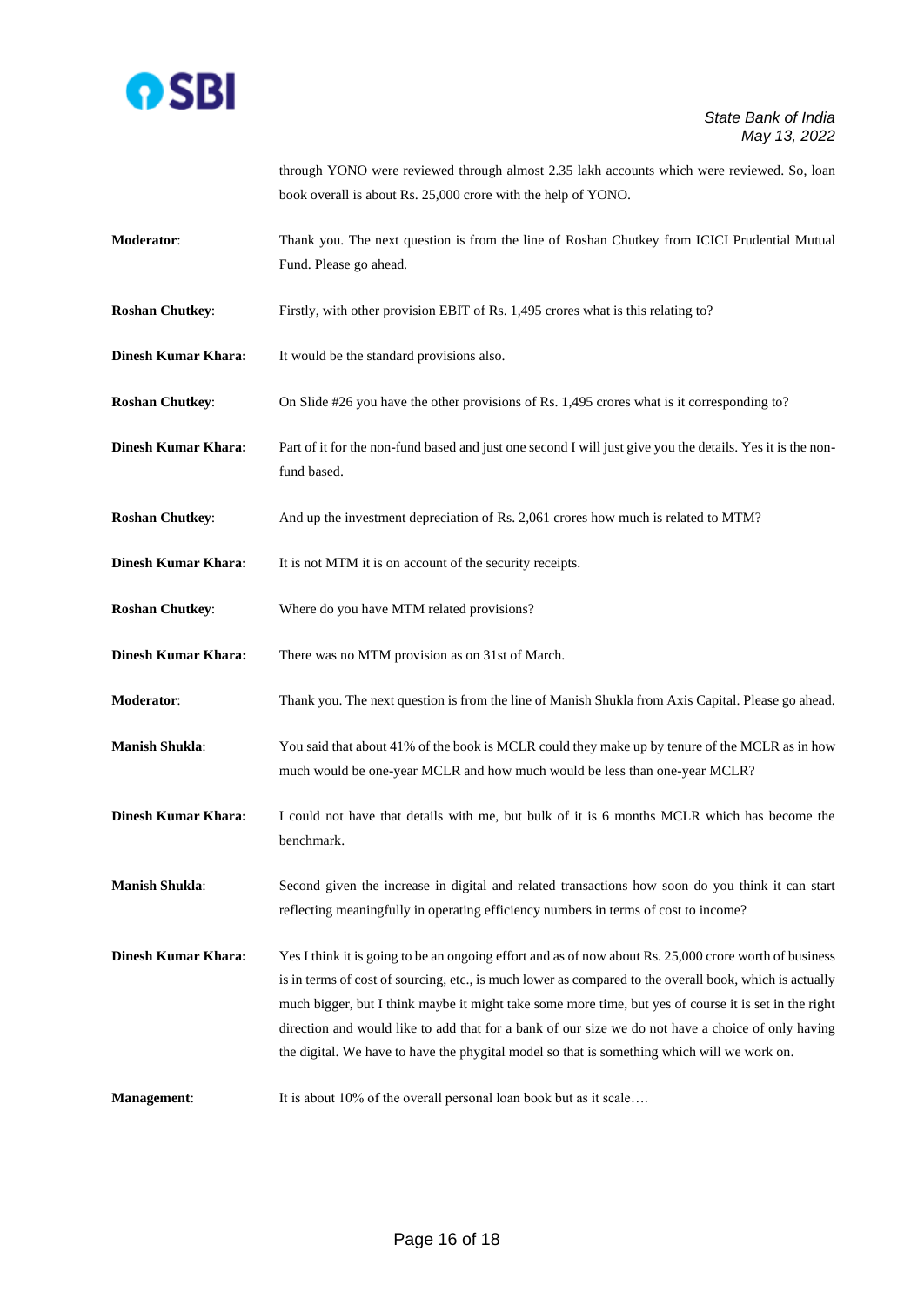

- **Dinesh Kumar Khara:** We would like to have as much as possible because it is frictionless channel which is in book and we would like to see that it improves even further almost about 5 crore worth of people have joined YONO as registered user hopefully with the value add which is coming many more will also come.
- **Manish Shukla**: Last question sir is for the express credit loan product what you think is your potential target customer segment to which you can sell that product and how much of that have you already penetrated in terms of number of individuals?
- **Dinesh Kumar Khara:** This express credit product which is on a revolving basis also once it matures it is not that those customers will not avail they will again avail those.
- **Management:** I think every quarter we keep reading about this. Our target group is basically the corporate salary packaged customers and we have a universe about 1.75 crores as we speak and it is growing CSP customer base and our current penetration with respect to this is just about 27%. As Chairman mentioned it is not only that we have still unexplored kind of customer segment, the enhanced salaries and all other things also contributed in terms of growth. So, just to address your question I think the penetration is just about 27%. We are further improving the penetration level and also adding to what customer salary package, corporate salary package customer base.
- **Manish Shukla:** So, that is 27% of 1.72 crores is that right?
- **Dinesh Kumar Khara:** Yes right.
- **Moderator**: Thank you. The next question is from the line of Nilanjan Karfa from Nomura. Please go ahead.
- **Nilanjan Karfa:** Just two questions on Slide #18 we have this two provisions of 30,629, does this also include provisions that we have on security 7859 or it is outside that?
- **Dinesh Kumar Khara:** That is outside that is on the provision for the investment depreciation.
- **Nilanjan Karfa**: And second question obviously savings rate have come off quite significantly in what condition do you think SBI may have to start raising savings rate?
- **Dinesh Kumar Khara:** I think we have not yet taken a call on this we will wait and watch how things really pan out and how the competition moves and accordingly we will be taking call.
- **Nilanjan Karfa:** Would you be able to specify what is the cost that you actually incur on having a savings account for which a 2.5% is for **(Inaudible) 59.20**?
- **Dinesh Kumar Khara:** We wanted to allocate the cost like that.
- **Management:** One thing you must be remember that savings bank account is an entry level and our ability to upsell and cross sale is there, it is not only about operational cost. I think from that perspective it has to….